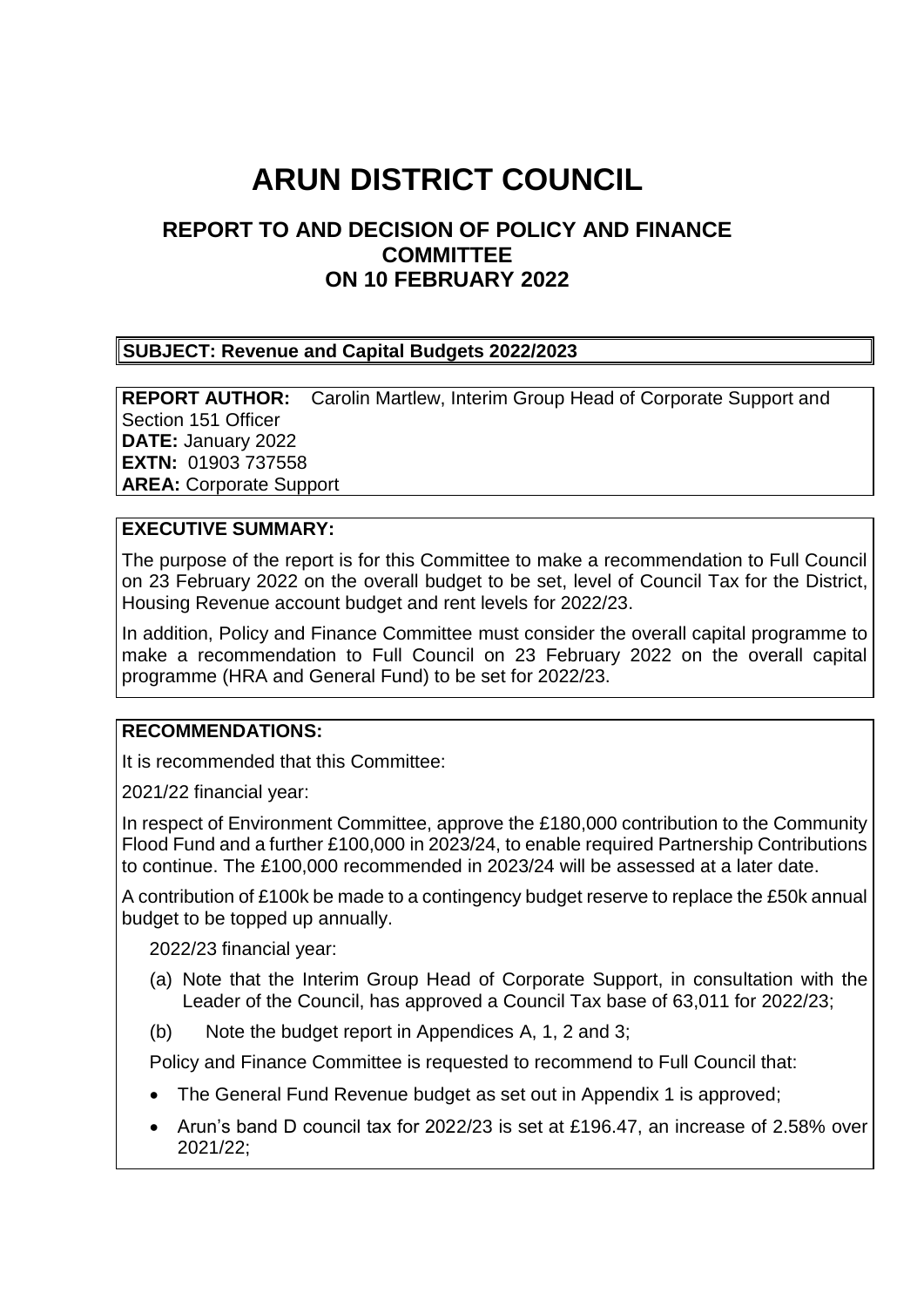- Arun's Council Tax Requirement for 2022/23, based on a Band D Council Tax of £196.47, is set at £12,379,771 plus parish precepts as demanded, to be transferred to the General Fund in accordance with statutory requirements;
- The Council's General Fund Revenue Account Balance be set at £5m. Any balance above this to be transferred to the Funding Resilience Reserve to allow future budgets to be balanced;
- The HRA budget as set out in Appendix 2 is approved;
- HRA rents for 2022/23 are increased by 4.1% (CPI plus 1%) in accordance with the provisions of the rent standard;
- HRA garage rents are increased by 5% to give a standard charge of £13.58 per week (excluding VAT), and heating and water/sewerage charges increased on a scheme by scheme basis, with a view to balancing costs with income;
- The Capital budget as set out in Appendix 3 is approved.

# **1. BACKGROUND:**

2022/23 is the first year of budget preparation under the Committee form of governance introduced on 19 May 2021. Under Committee governance, Service Committees have considered and recommended budgets for the services they provide to the Committee responsible for budget setting. At Arun, this is the Policy and Finance Committee. The Policy and Finance Committee must then consider an overall budget to recommend to Full Council. This report is compiled on the assumption that all previous recommendations on this agenda and other Committee agendas were agreed.

Growth items were not included in service committee estimates. They were considered as a separate list by service committees and agreed for submission to this Committee. These items now form the final growth list which this Committee must consider when setting the overall budget.

In addition, the draft Housing Revenue Account budget for 2022/23 is also attached for Member consideration, following presentation to the Housing and Wellbeing Committee.

Financial forecasting has been difficult due to the COVID 19 pandemic. Budgets have been compiled on the best information available. In addition, where appropriate, central government funding has been applied to mitigate against increased costs and reductions in income.

The draft capital programme for 2022/23 is also included.

# **2. PROPOSAL(S):**

# Revenue Budget

Prior to the start of each financial year, the Council sets its budget, Council Tax levels and housing rent levels for the year. This report allows Policy and Finance Committee to make a recommendation to Full Council on the budgets, Council Tax level and Housing rent levels to be set for 2022/23.

Policy and Finance Committee is requested to consider the attached report and to approve the recommendations made.